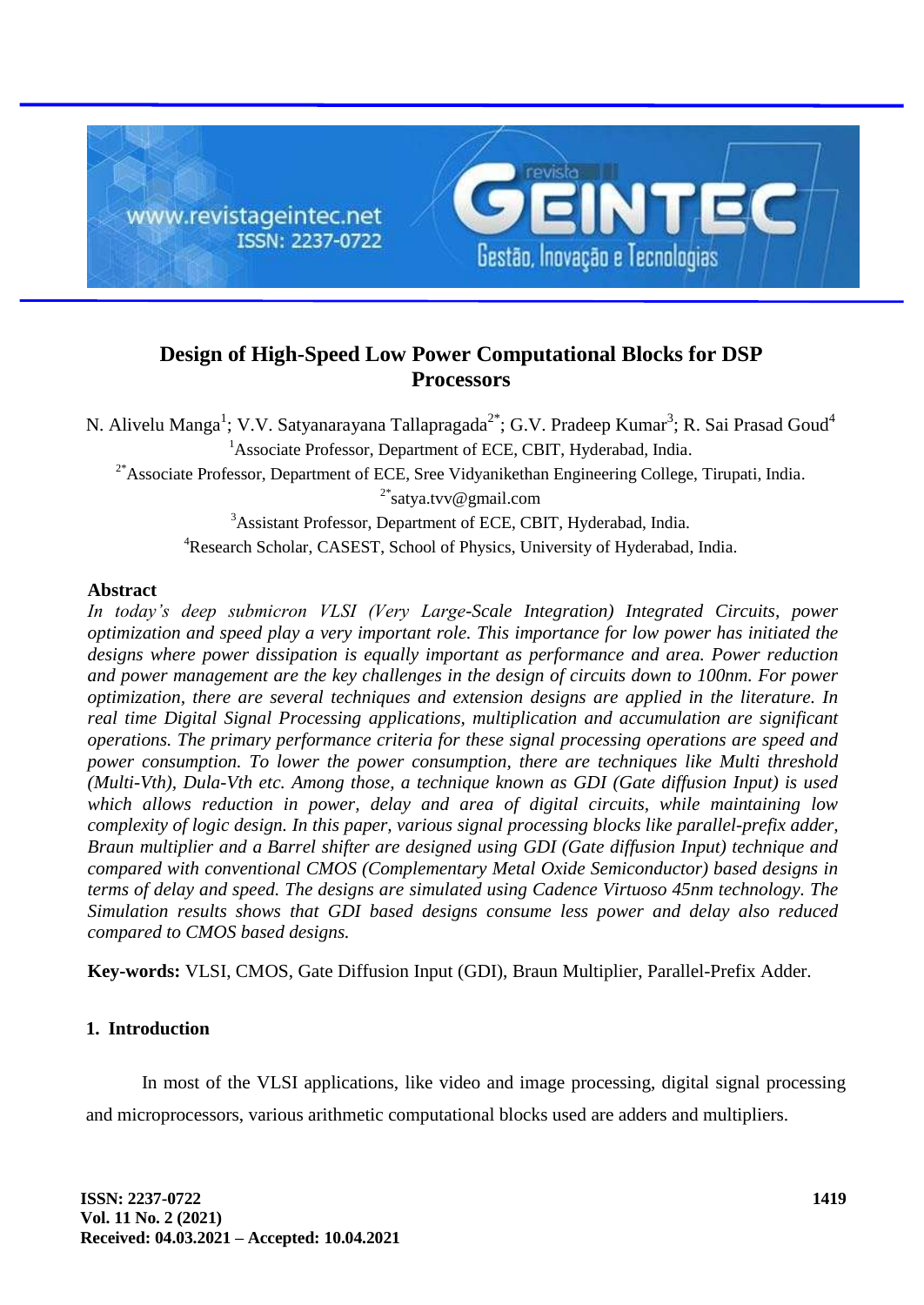Digital signal processors (DSPs) are considered to be the fastest of all processors due to its ability to carry out needed mathematical operations.

For a given application, one can choose the type of DSP based on such factors as speed, throughput, arithmetic capability, precision, size, cost and power consumption. As the technology grows, there are more and more such devices with better and better performance characteristics that are easily incorporated in DSP systems. As the technology is growing, the speed requirements are increasing heavily. To reach such high-performance desires, many alternate techniques have been adopted by current researchers. Many industries are trying to improve their technology and devices considering greater complexity. It means more functionality, higher density in order to place millions of transistors on a lesser die area, increased performance and lower power dissipation [1].

While improving speed of device, power issues also arise. However, both speed and power have to be optimized in order to achieve desired performance gains [2]. Some of the techniques to reduce the power are transistor stacking, Multi-Threshold (Multi-Vt), True single-phase clock (TSPC) logic and so on. Gate Diffusion Input (GDI) is one among the practically implementable technique to reduce power consumption in switching circuits. This GDI method makes use of a simple cell to design low-power logic gates that results in chip area reduction and less complexity.

In the literature, several researchers designed various digital circuits and computational blocks based on GDI technique independently and compared with that of conventional CMOS technique. In this paper, various computational blocks suitable to DSP processors such as Kogge-Stone Adder, Braun Multiplier and Mux based barrel shifter by making use GDI technique are designed and simulated which guaranteed in low power and high speed.

This paper is as organized as follows. Basic Computational Blocks for DSP processors are briefed in section II. The salient features of GDI Technique are discussed in Section III. Section IV concentrates on results and discussion. This paper is concluded in Section V.

### **2. Basic Computational Blocks**

The hardware building blocks that are essential to carry out basic DSP computations are Adders, Multipliers and Shifters. Designing these blocks at device level is always a challenging task. While choosing these hardware computational building blocks, the key issues to be considered are power, speed and area.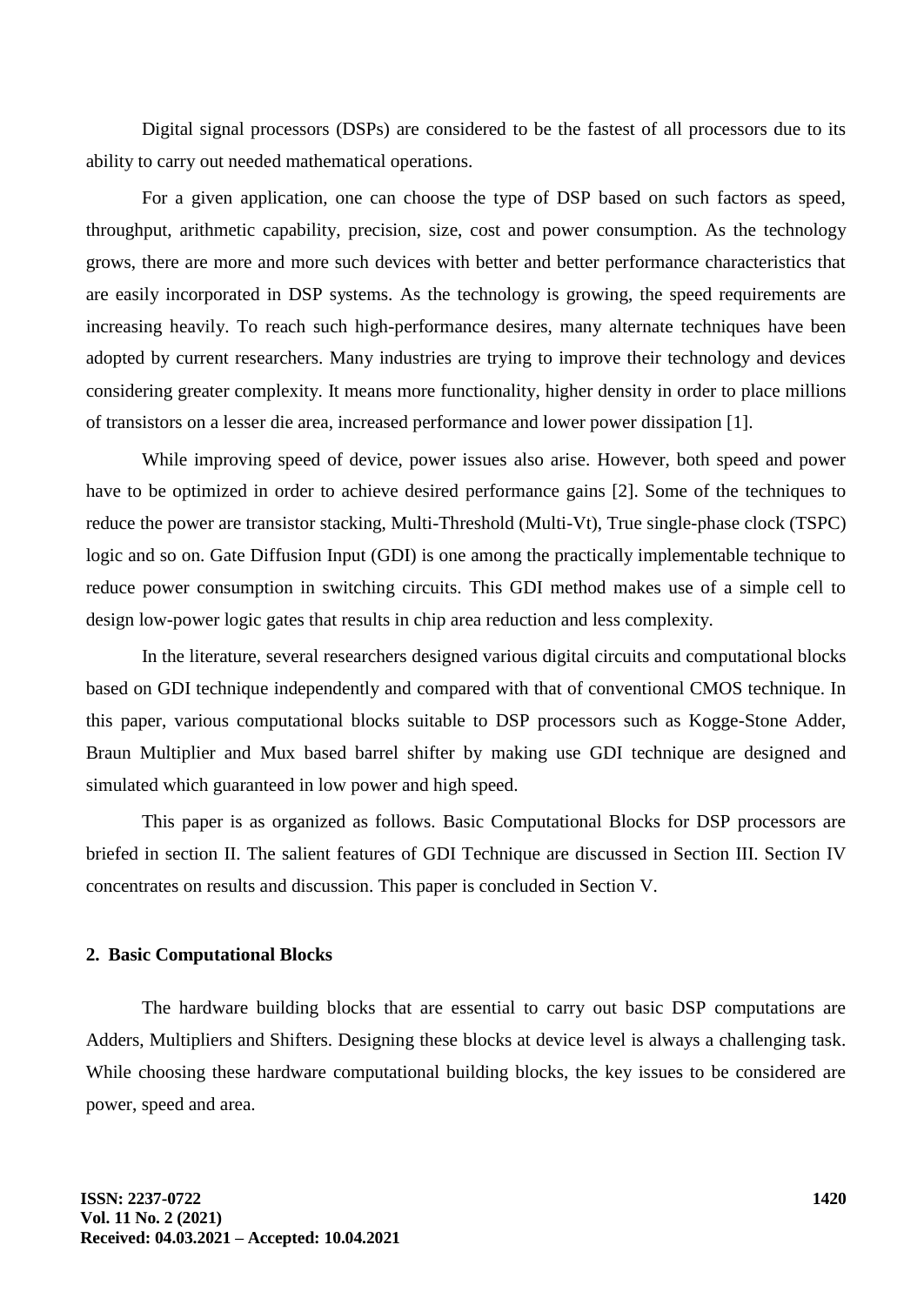## **Adder**

In most of the DSP applications such as Multipliers and MAC units, adders are mandatory blocks. There are many styles of adders till now. However, the technology requires more optimized adder in order to reach its level of desires. To do so, parallel prefix adders are introduced. Parallel prefix adders are those adders which overcomes the standard problems as speed and power consumption of conventional adders.

The parallel prefix adder employs the 3-stage structure of the CLA adder. Key architectures of Parallel- prefix adder incudes Kogge Stone adder, Ladner-Fisher adder, Brent-Kung adder. Among them, Kogge Stone Adder is one that operates with high processing speed. The main advantage of this adder is it avoids the delay due to propagation of carry.

## **Multiplier**

The main reasons for the availability of commercial VLSI chips capable of realizing DSP functions are the arrival of single chip multipliers and their integration into processor architecture. Such multipliers can be called as parallel prefix multipliers. These multipliers complete multiplication operation to generate product of two binary numbers in a single processor cycle.

An array multiplier is a combinational circuit used to multiply two binary numbers digitally by employing an array of half adders and full adders. The most popular Array multipliers are Wallace Tree multiplier, Braun Multiplier, Baugh Wooley multiplier. Among them Braun Multiplier is one of the most popular Array Multiplier widely used in DSP processors such as TMS320C54XX. It has the basic architecture derived from manual operation of 2 bit multiplication. It includes array of array of AND gates and Full adders.

#### **Barrel Shifter**

In earlier processors, shifting operation is conventionally implemented using a shift register. Since it takes single clock to shift single bit, average shifting delay is more. This must be reduced.

Barrel Shifter improves shifting efficiency in high speed DSP processors.

Barrel shifter circuit implementation is one way of reducing its delay. It shifts several bits in single clock. Number of shifts can be determined by control inputs [3].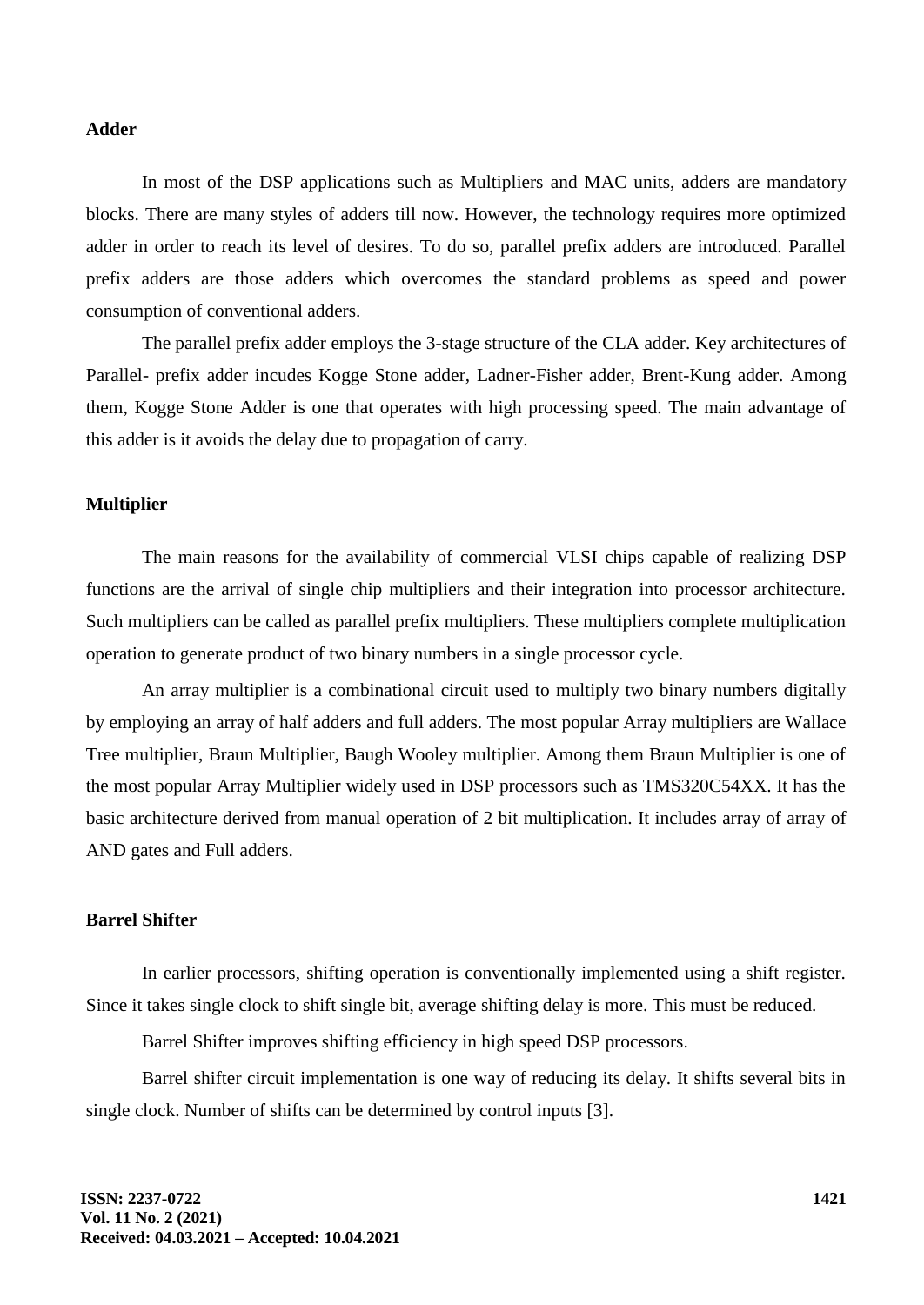#### **3. GDI Technique**

Gate Diffusion Input (GDI) is a well-known technique in low power digital IC design. The overall power consumption of the circuit can be reduced by using this technique. Meanwhile it significantly contributes improvement in delay and area of the circuit [4]. Figure 1 shows a simple GDI cell.

A GDI cell can be simply described as CMOS inverter without separate DC power supply. This primitive cell has three inputs and an output. These three inputs can be configured to get the logic of basic gates as mentioned in table 1.



Table I- Different Logic Functions for Various Input Combinations

| N | Р | G | OUT           |  |
|---|---|---|---------------|--|
| 0 | В | A | $A^{\prime}B$ |  |
| B |   | А | A'+B          |  |
|   | B | А | $A + B$       |  |
| B | 0 | А | ΑB            |  |
|   |   |   |               |  |

Since the basic GDI contains no VCC separately, there is a loss in voltage swing. To avoid this new modified are proposed in literature. To take care of this voltage loss, a new transistor can be connected at output side. This in turn increases transistor count to 3 from 2 for basic gates. Moreover the gate operation purely depends upon the Fabrication parameters such as W/L ratio.

### **4. Results and Discussions**

All design blocks are simulated in cadence virtuoso 45nm technology. For every schematic, transient response with overall delay, power and transistor count are reported as follows.

**ISSN: 2237-0722 Vol. 11 No. 2 (2021) Received: 04.03.2021 – Accepted: 10.04.2021**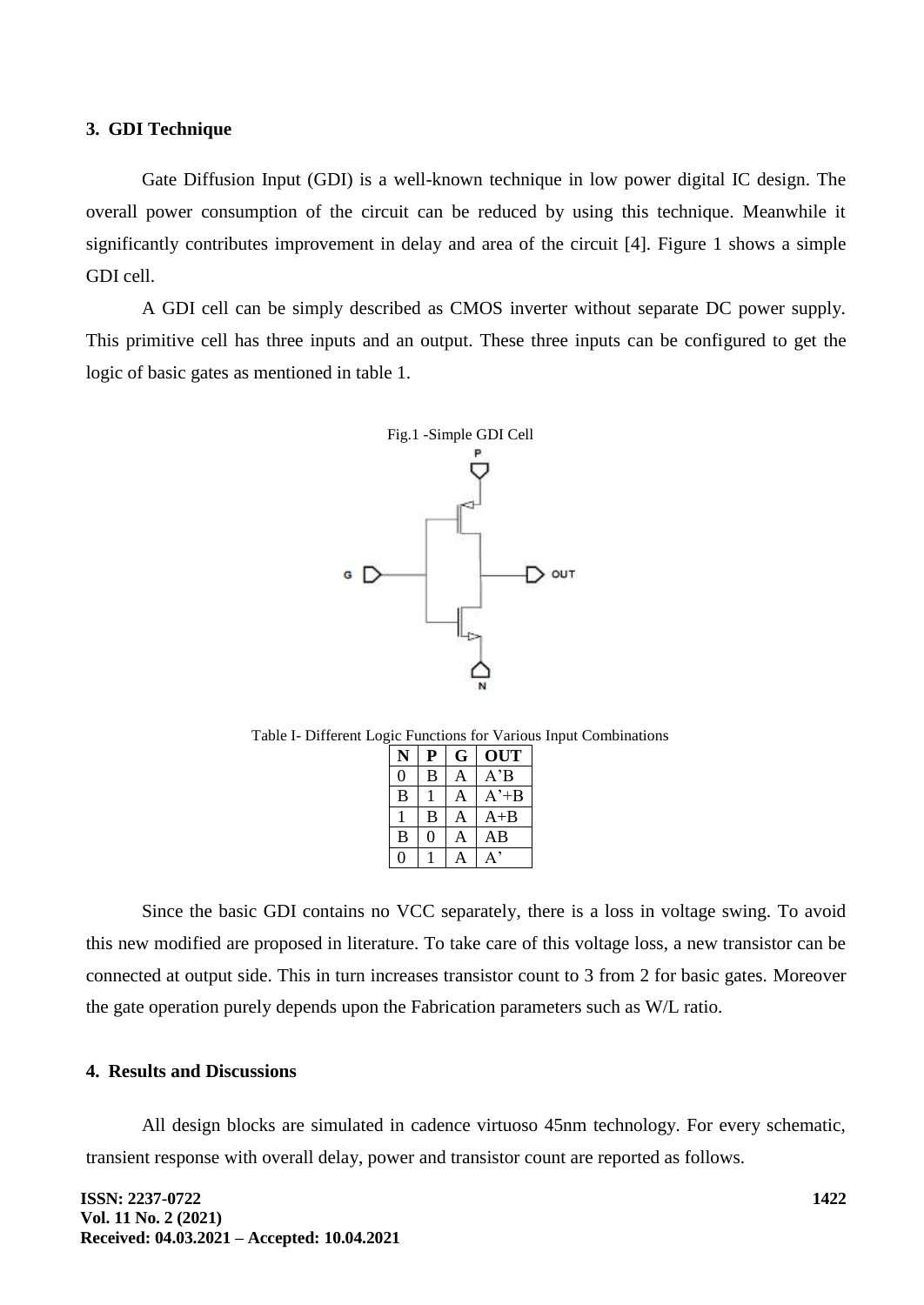## **Kogge-Stone Adder**

It is considered as one of the quickest parallel prefix adder, which is used in most of the DSP applications. It includes following three blocks [5].

- a) Bit-generation.
- b) Carry-generation.
- c) Carry propagation.

Here, Carry generation and propagation are same as in Carry look ahead adder. It is low depth depth adder with minimal fan-out at each node. The figure 2 shows the schematic of 3-bit KSA with two 3-input buses and one output bus with three sum bits and one carry bit. This circuit is simulated with conventional blocks and then with GDI based basic gates.



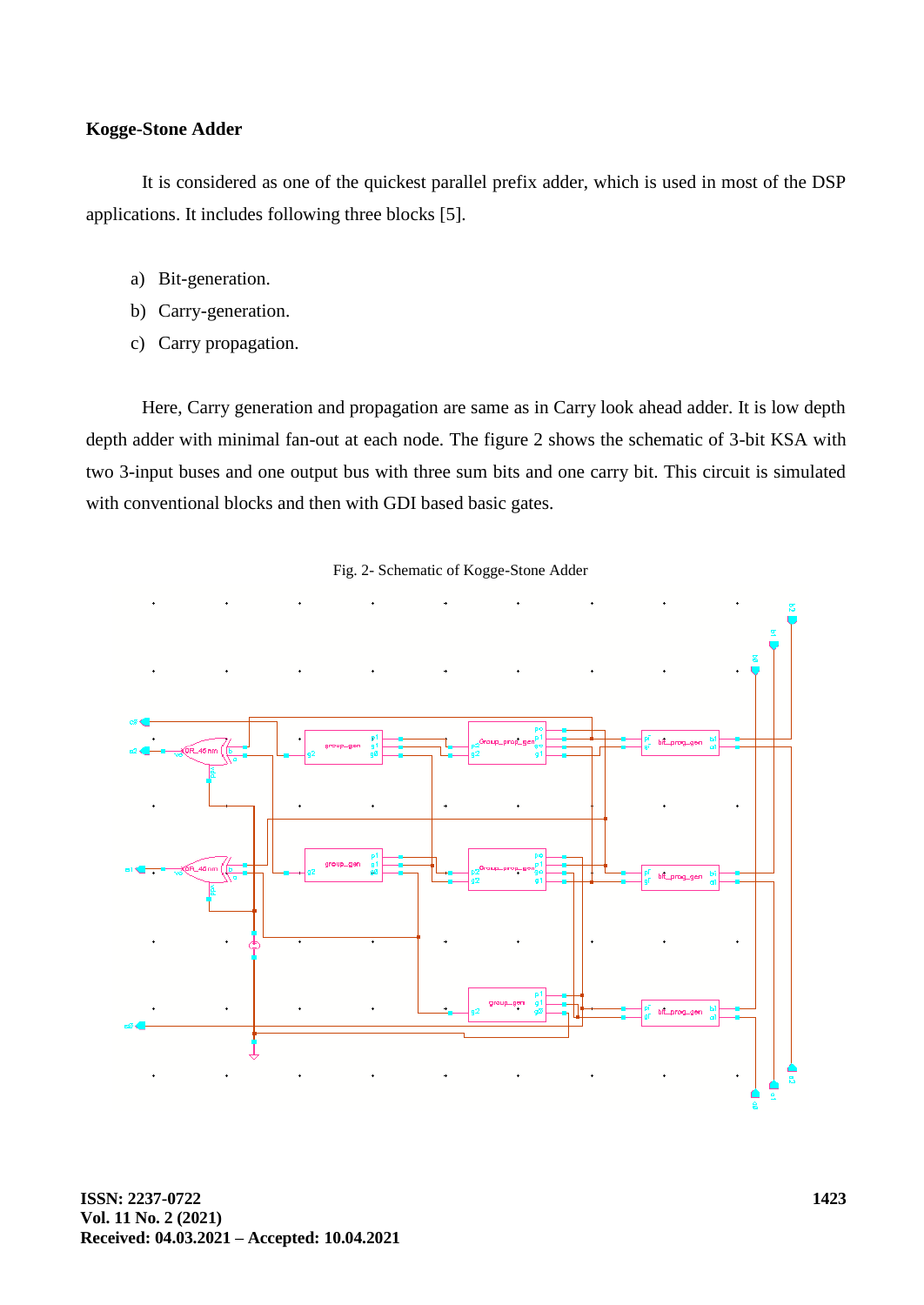The three pre-processor blocks are designed before with basic gates then used as cells in the final schematic. Actually, all these pre-processor blocks consist of XOR gates which has more number of transistors compared to other basic logic gates. This can be reduced by designing an XOR gate using GDI technique.





The output waveforms of GDI based KSA are shown in Figure 3. The three inputs are given with an Amplitude 1 V and time-period in the orders of pico-seconds (ps). Some of the output bits are generating spikes because of dynamic switching activity.

### **Braun Multiplier with KSA**

A 4-bit Braun Multiplier is a parallel multiplier with array of Full adders and AND gates. The final stage of Braun Multiplier is the ripple carry adder, from which output bits are generated is the main reason for delay in propagation of carry. This is avoided by using a high-speed adder instead of conventional adder [6]. Since Parallel prefix adders is considered to be fastest adder, Kogge Stone Adder is used instead of conventional Ripple carry adder.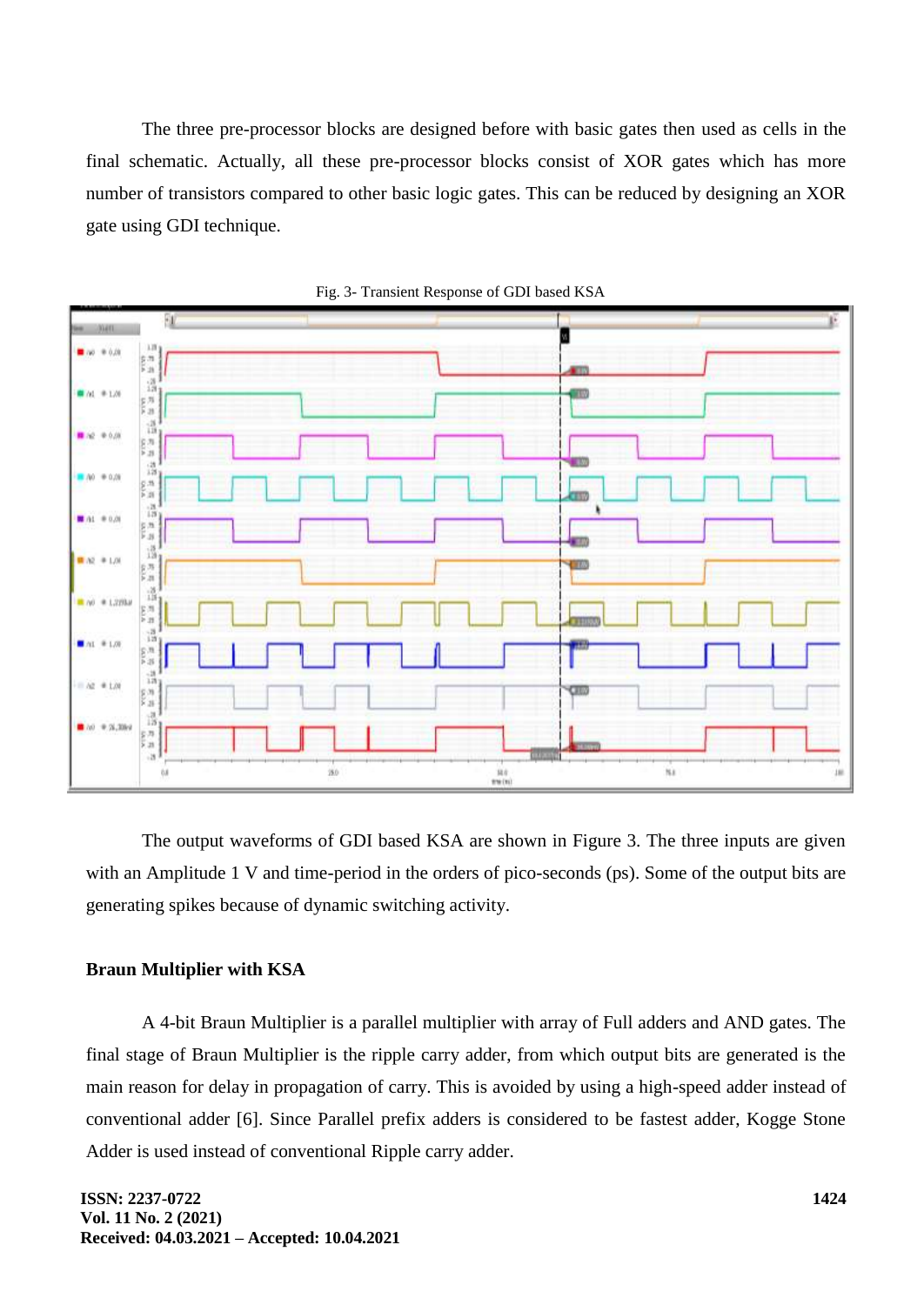Figure 4 shows the schematic of a 4-bit Braun Multiplier in which last stage is replaced with KSA. All the blocks are designed with conventional blocks and using GDI technique.



Fig. 4- Schematic of Braun Multiplier with KSA

Fig. 5- Transient Response of GDI based Braun Multiplier with KSA

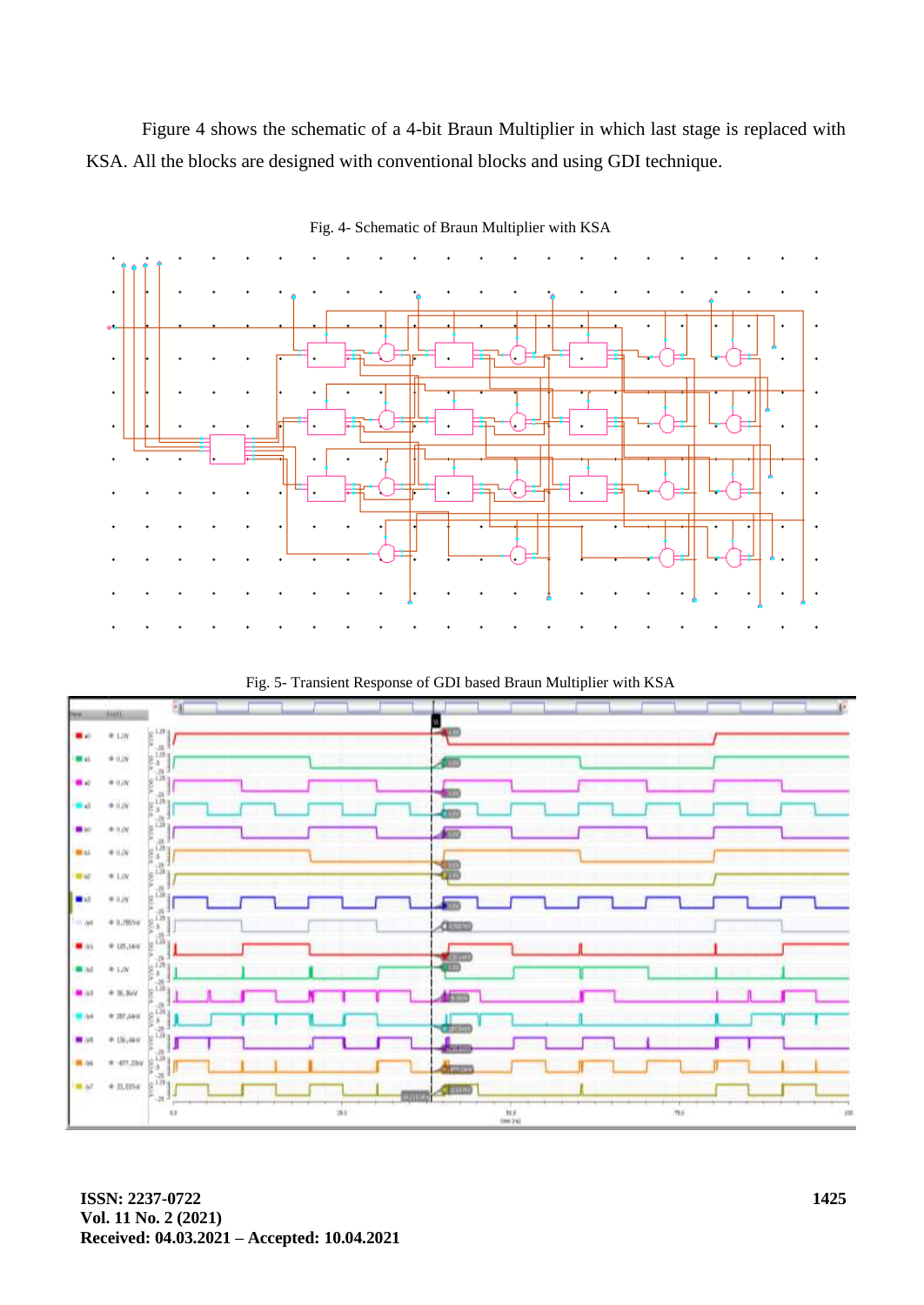Figure 5 shows the output waveforms of GDI based Braun Multiplier with KSA. Two 4-bit inputs are given with an Amplitude 1V and time-period in the orders of pico-seconds (ps).

## **Barrel Shifter**

A 4-bit Barrel shifter usually perform to shift inputs based on number of shifts specified. Based on control signals, Number of shifts can vary from 0 to 2n.

There are many methodologies to implement a Barrel shifter. Some of them are PTL based, Transmission gates and so on. Multiplexer based Shifters [7] leads to high-speed circuits with less number of transistors. Using low power techniques, the power can be further decreased.

MUX based Barrel shifters can be designed for low power applications with GDI logic incorporating into it. Figure 6 shows the schematic of 4-bit MUX based Barrel shifter in which multiplexers are designed with GDI technique.

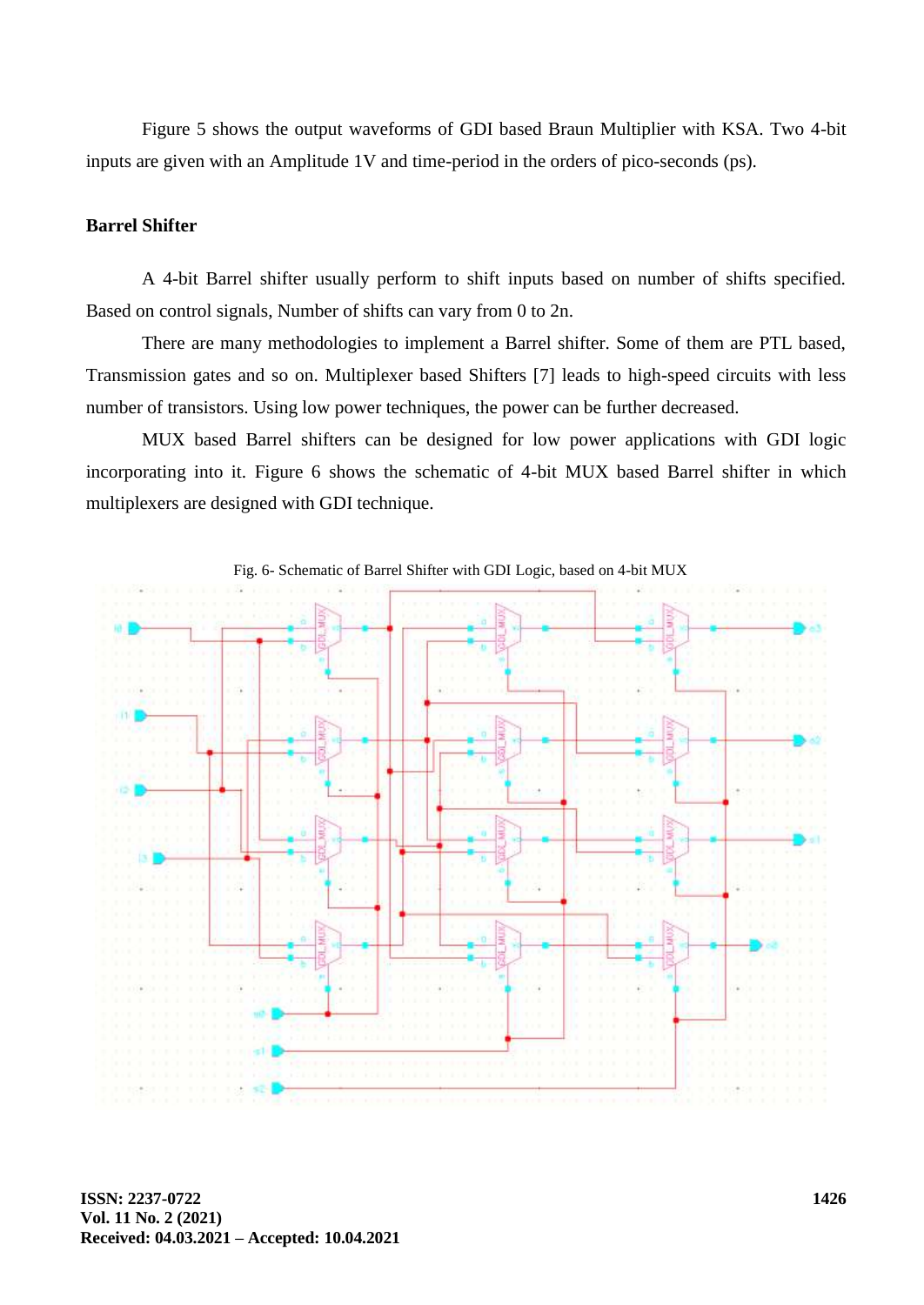

Fig. 7- Transient Response of GDI based Barrel Shifter

Figure 7 shows a barrel shifter, consisting of 4 input bits and three control bits. The control bits decide number of shifts from 0, 1, 4 shifts respectively.

## **5. Conclusion**

All the designs mentioned are designed in cadence virtuoso 45nm technology. These circuits are simulated for given inputs and its transient response are reported. The delay and power are reported in table 2. Also, the comparison of DSP blocks in terms of power and delay are shown in the Figure 8 and Figure 9 respectively.

| Design                    | <b>CMOS</b>  |         | Modified GDI |         |
|---------------------------|--------------|---------|--------------|---------|
|                           | Power        | Delay   | Power        | Delay   |
|                           | $(in \mu W)$ | (in ps) | $(in \mu W)$ | (in ps) |
| <b>KSA</b>                | 1.98         | 11.09   | 1.47         | 3.408   |
| Braun Multiplier with KSA | 12.16        | 241     | 9.453        | 229.5   |
| <b>Barrel Shifter</b>     | 0.4007       | 209.8   | 0.396        | 173.4   |

Table II- Comparison of Power and Delay of DSP Blocks in CMOS and using Modified GDI Technique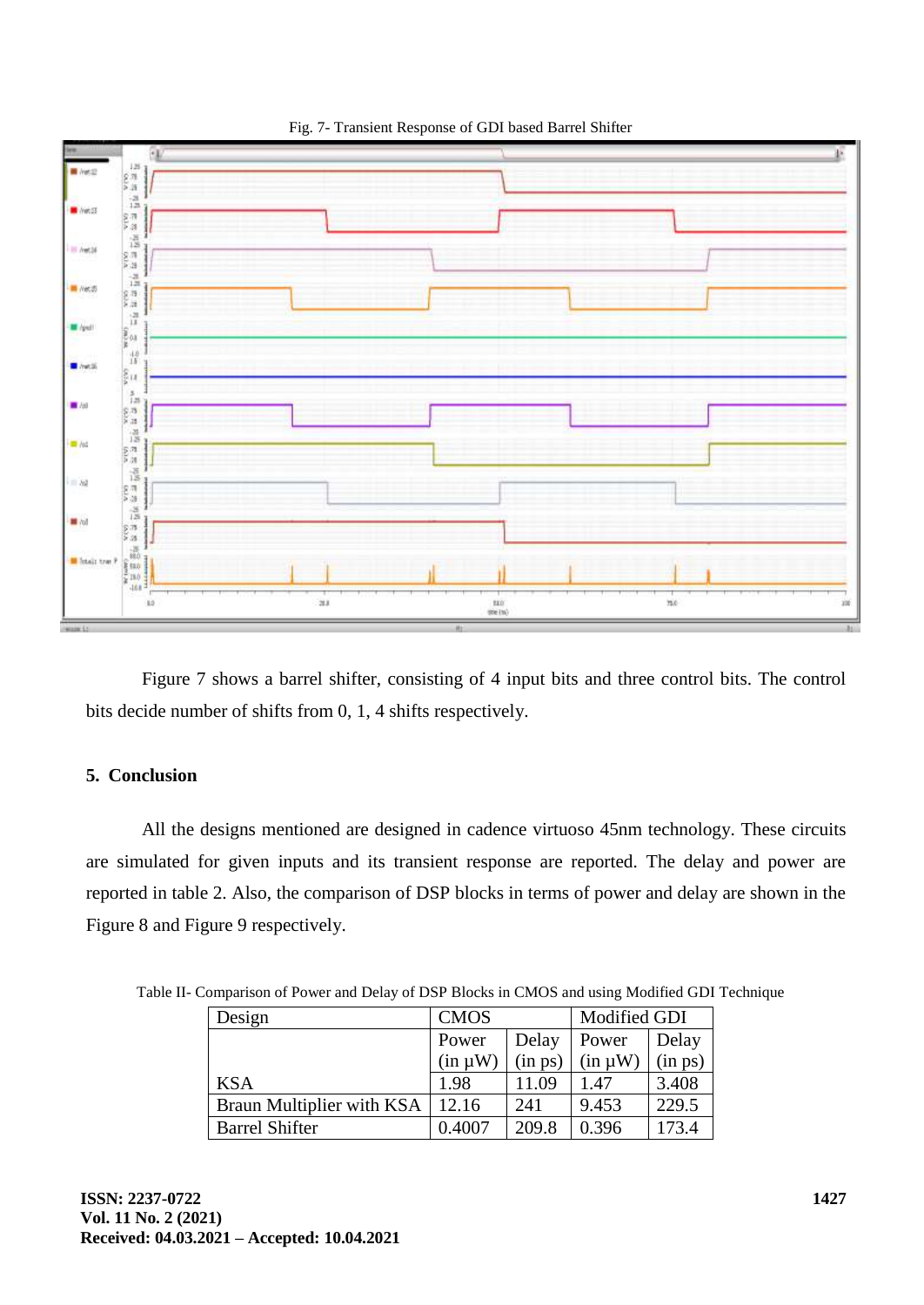



Fig. 9- Delay Report